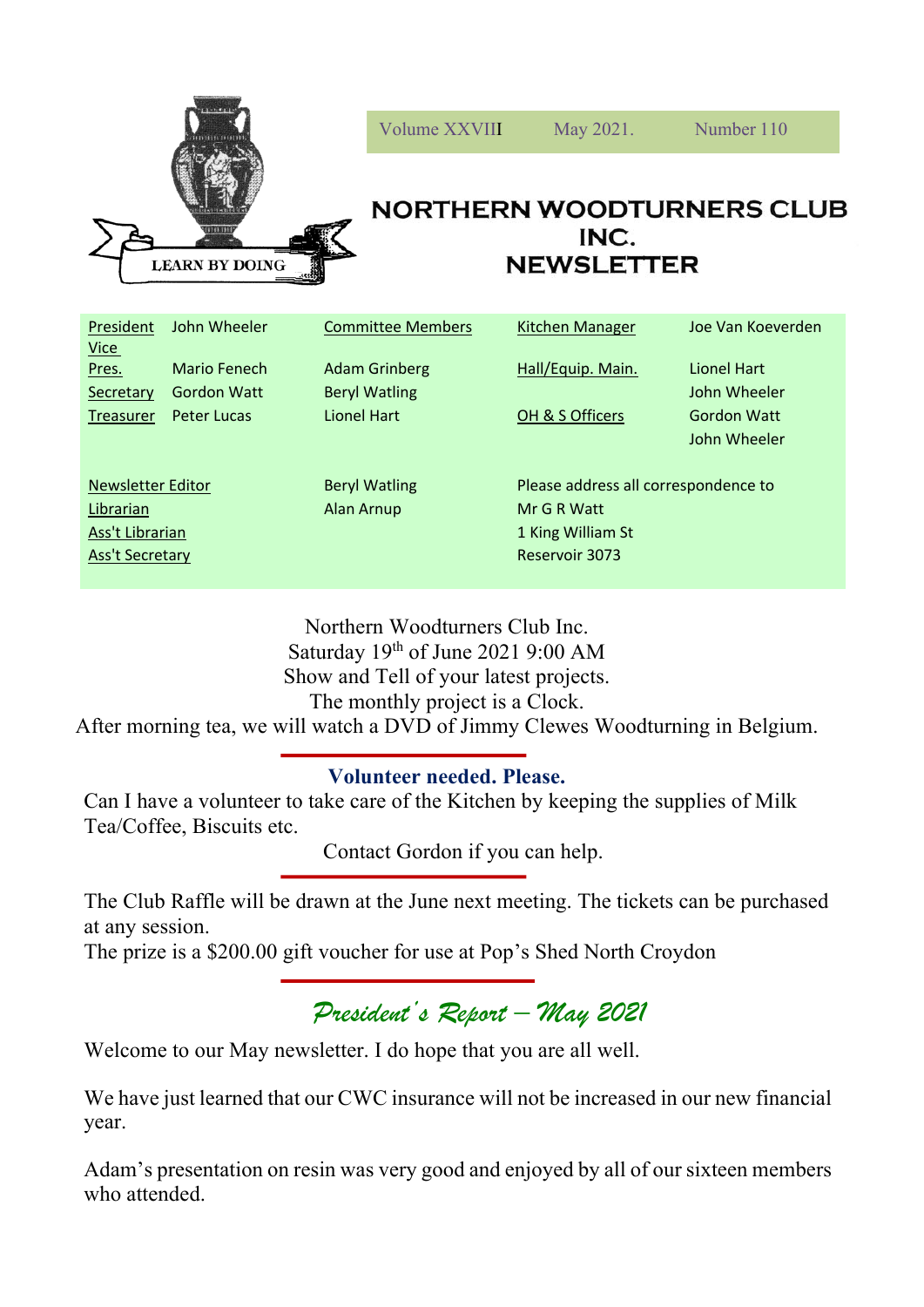I've been thinking how much the world has changed since I started woodturning. Today we can see demonstrations of turning from all over the world at the press of some buttons. I began to think of all the books that taught us so much in the early days. Some of these are in our library, others on our shelves at home. Perhaps some of you would like to bring in a book that played a big part in your early turning days and discuss it with us.

## **Almoners Report**

Following a report from Gordon regarding Charles Wayman having a stroke, I phoned him today. He is coming on and looking forward to returning to our club.

Peter Lucas is coming on and was able to drive his mother to Warburton. He is still 2- 3 weeks away from golf.

Stay Safe, Stay Happy John Wheeler



Peter Fisher has made these Christmas tree decorations from Pine & Rosewood.



Gordon Watt has made this container from King Billy Pine, Myrtle & Ebony. The finish is Livos Counter Oil.

## *Our Projects*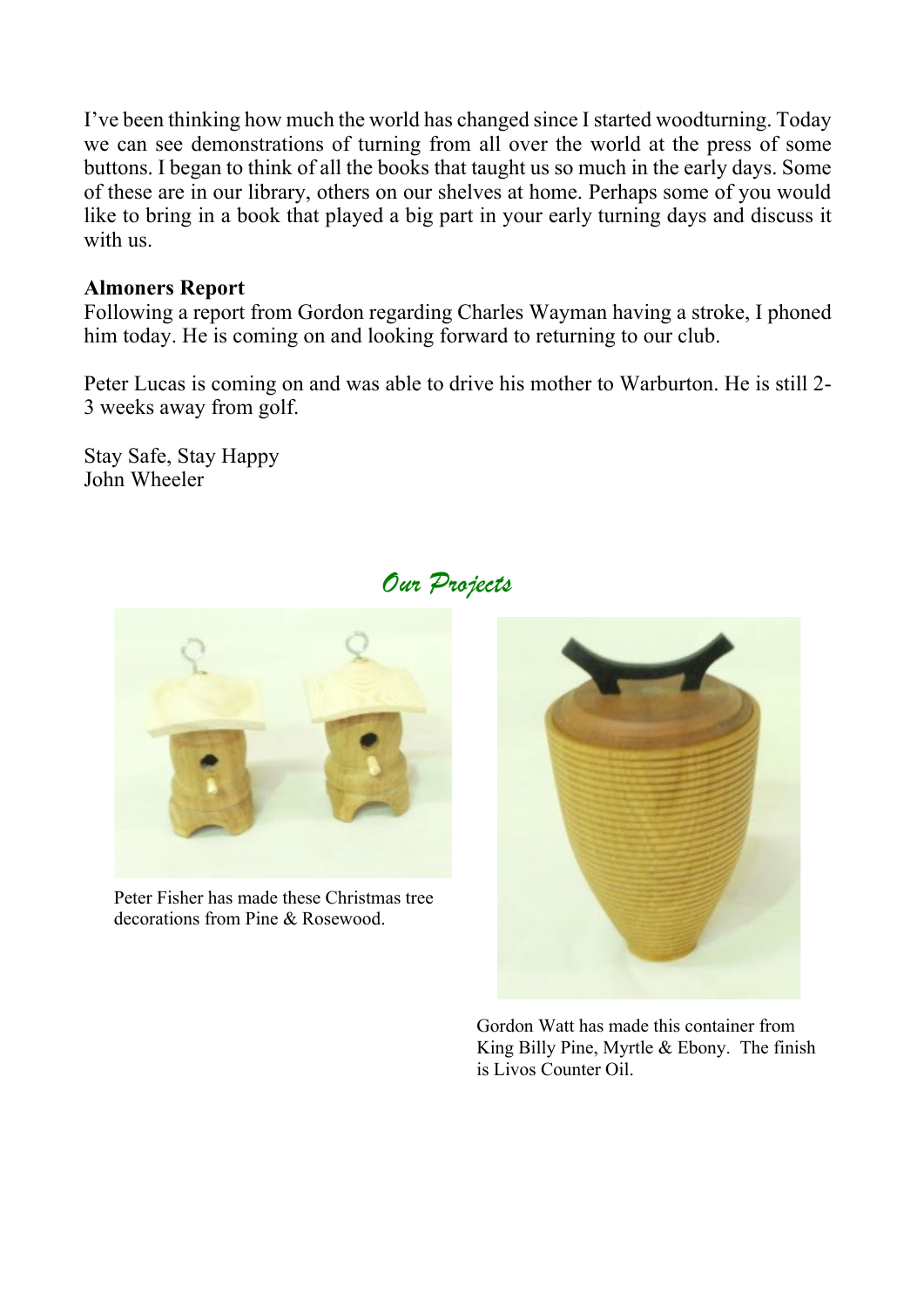

Vic Cerra has used Walnut to make the dish & Paper Bark for the bowl. The finish is EEE and Glow.



Lionel Hart has used Merbau & American Oak for the bowl and finished it with Glow. The 3 pens have been finished with CA.



Colin Mac has used Mallee Burl for these 2 bowls & finished them with Polish.



Joe Van Koeverden has made these bud vases with Silver Birch & Apple. The lidded box is unknown wood.



Neville Young has made this segmented bowl using Blackwood & finished it wit Shellawax.